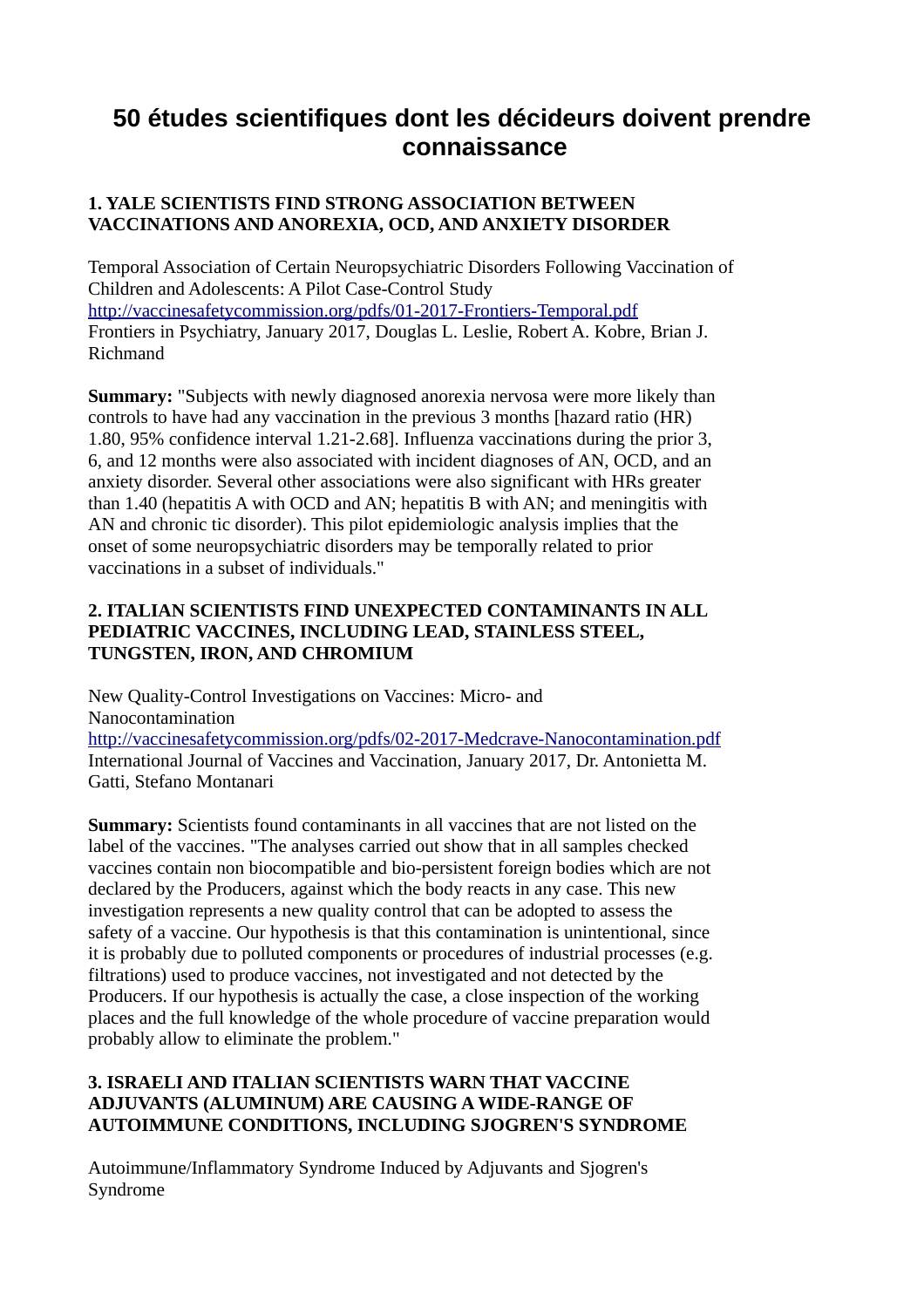<http://vaccinesafetycommission.org/pdfs/03-2016-IMAJ-ISRAEL.pdf> IMAJ VOL 18, March-April 2016, Serena Colafrancesco, Carlo Perricone, Yehuda Shoenfeld

**Summary:** "Several case reports have suggested that both vaccines and silicone may trigger the development of SS [Sjogren's syndrome, a chronic systemic autoimmune inflammatory condition involving the exocrine glands]. Aluminum is one of the principal adjuvants used in vaccine formulation and may be responsiblefor the development of ASIA syndrome. It seems that its ability to behave as an adjuvant might be related to evidence that aluminum salts seem to both induce the activation of dendritic cells and complement components and increase the level of chemokine secretion at the injection site... other vaccines including Bacillus Calmette Gue?rin (BCG), hepatitis A and/or B and human papillomavirus, should be avoided or considered only in selected patients... There is considerable evidence raising the possibility of vaccine-triggered autoimmunity"

## **4. INFANTS VACCINATED WITH MULTIPLE VACCINES AT ONCE HAVE MUCH HIGHER HOSPITALIZATIONS AND DEATH RATES THAN INFANTS WHO RECEIVE FEWER SIMULTANEOUS VACCINES**

#### [Combining Childhood Vaccines at One Visit Is Not Safe](http://vaccinesafetycommission.org/pdfs/04-2016-JPANDS-Miller-Vaccines.pdf)

Journal of American Physicians and Surgeons, Summer 2016, Neil Z. Miller

**Summary:** "Our study showed that infants who receive several vaccines concurrently, as recommended by CDC, are significantly more likely to be hospitalized or die when compared with infants who receive fewer vaccines simultaneously. It also showed that reported adverse effects were more likely to lead to hospitalization or death in younger infants. The safety of CDC's childhood vaccination schedule was never affirmed in clinical studies. Vaccines are administered to millions of infants every year, yet health authorities have no scientific data from synergistic toxicity studies on all combinations of vaccines that infants are likely to receive. National vaccination campaigns must be supported by scientific evidence."

## **5. ISRAELI, CANADIAN, AND COLOMBIAN SCIENTISTS SHOW THAT GARDASIL VACCINE TRIGGERS BRAIN INFLAMMATION AND AUTOIMMUNITY IN MICE**

Behavioral abnormalities in female mice following administration of aluminum adjuvants and the human papillomavirus (HPV) vaccine Gardasil <http://vaccinesafetycommission.org/pdfs/05-2016-Immunol-Mice-HPV.pdf> Immunol Res, July 2016, Rotem Inbar, Ronen Weiss, Lucija Tomljenovic, Maria-Teresa Arango, Yael Deri, Christopher A, Shaw, Joab Chapman, Miri Blank, Yehuda Shoenfeld

**Summary:** "Vaccine adjuvants and vaccines may induce autoimmune and inflammatory manifestations in susceptible individuals. To date most human vaccine trials utilize aluminum (Al) adjuvants as placebos despite much evidence showing that Al in vaccine-relevant exposures can be toxic to humans and animals...It appears that Gardasil via its Al adjuvant and HPV antigens has the ability to trigger neuroinflammation and autoimmune reactions, further leading to behavioral changes...In light of these findings, this study highlights the necessity of proceeding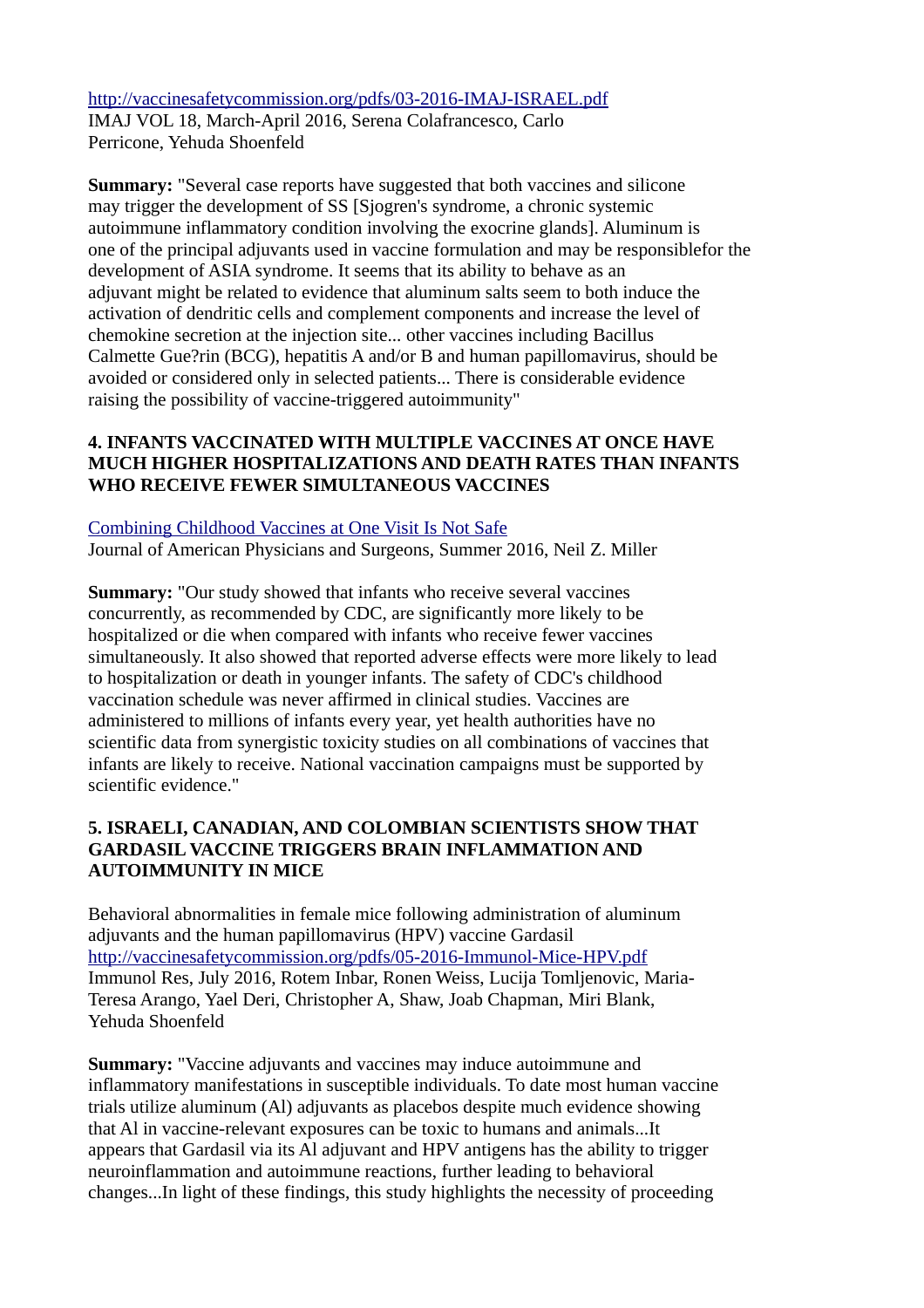with caution with respect to further mass-immunization practices with a vaccine of yet unproven long-term clinical benefit in cervical cancer prevention"

## **6. ALUMINUM IN VACCINES IS HIGHLY NEUROTOXIC AND EXPOSURE LEVELS GIVEN TO INFANTS HAVE DRAMATICALLY INCREASED**

#### [Aluminum in Childhood Vaccines Is Unsafe](http://vaccinesafetycommission.org/pdfs/06-2016-JPANS-Aluminum-Unsafe.pdf)

Journal of American Physicians and Surgeons, Winter 2016, Neil Z. Miller

**Summary:** "Infants and young children throughout the world receive high quantities of aluminum from multiple inoculations. Incremental changes to the vaccinationschedule during the past several years significantly increased the quantity of aluminum in childhood shots. Numerous studies provide compelling evidence that injected aluminum can be detrimental to health. Aluminum is capable of remaining in cells long after vaccination and may cause neurologic and autoimmune disorders. During early development, the child's brain is more susceptible to toxins and the kidneys are less able to eliminate them. Thus, children have a greater risk than adults of adverse reactions to aluminum in vaccines. Millions of children every year are injected with vaccines containing mercury and aluminum despite well-established experimental evidence of the potential for additive or synergistic toxicity when an organism is exposed to two or more toxic metals."

## **7. ALZHEIMER'S VICTIMS HAVE VERY HIGH BRAIN ALUMINUM LEVELS, A POTENT NEUROTOXIN**

#### [Aluminium in brain tissue in familial Alzheimer's disease](http://vaccinesafetycommission.org/pdfs/07-2016-Toxicology-Aluminum-in-Brain.pdf)

Journal of Trace Elements in Medicine and Biology, November 2016, Ambreen Mirza, Andrew King, Claire Troakes, Christopher Exley

**Summary:** "Aluminium has been shown to be present in brain tissue in sporadic Alzheimer's disease. We have made the first ever measurements of aluminium in brain tissue from 12 donors diagnosed with familial Alzheimer's disease. The concentrations of aluminium were extremely high, for example, there were values in excess of 10??g/g tissue dry wt. in 5 of the 12 individuals. Overall, the concentrations were higher than all previous measurements of brain aluminium except cases of known aluminium-induced encephalopathy. We have supported our quantitative analyses using a novel method of aluminium-selective fluorescence microscopy to visualise aluminium in all lobes of every brain investigated. The unique quantitative data and the stunning images of aluminium in familial Alzheimer's disease brain tissue raise the spectre of aluminium's role in this devastating disease."

## **8. VACCINES IMPLICATED IN EPIDEMIC OF FOOD ALLERGIES**

Evidence that Food Proteins in Vaccines Cause the Development of Food Allergies and Its Implications for Vaccine Policy <http://vaccinesafetycommission.org/pdfs/08-2015-Journal-Food-Allergies.pdf> Journal of Developing Drugs, 2015, Vinu Arumugham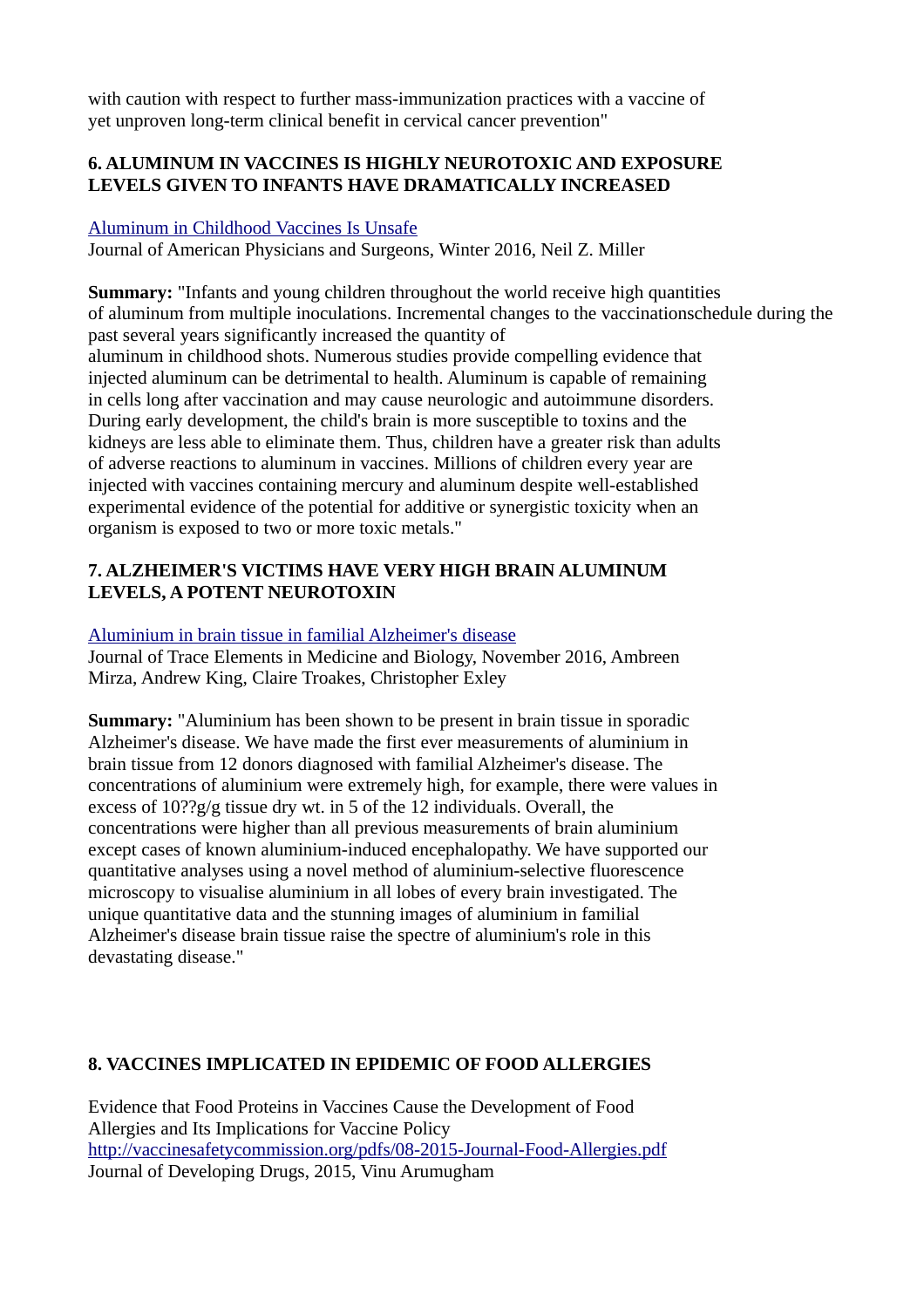**Summary:** "Numerous studies have demonstrated that food proteins contained in vaccines/injections induce food allergy. The IOM's authoritative report has concluded the same. Allergen quantities in vaccines are unregulated. Today kids are more atopic. C-section births bias the newborn's immune system towards IgE synthesis due to sub-optimal gut microbiome [19]. C-section birth rates have gone up 50% in the last few decades. The vaccine schedule has increased the number of vaccine shots to 30-40 and up to five vaccines are simultaneously administered to children. Vaccines also contain adjuvants such as aluminum compounds and pertussis toxin that bias towards IgE synthesis. Given these conditions, the predictable and observed outcome is a food allergy epidemic."

## **9. CHINESE SCIENTISTS FIND MICE INJECTED WITH THIMEROSAL (VACCINE MERCURY) HAVE BEHAVIORAL IMPAIRMENTS SIMILAR TO AUTISM**

[Transcriptomic Analyses of Neurotoxic Effects in Mouse Brain After Intermittent Neonatal](http://vaccinesafetycommission.org/pdfs/09-2014-Toxicolog-Li.pdf)  [Administration of Thimerosal](http://vaccinesafetycommission.org/pdfs/09-2014-Toxicolog-Li.pdf)

Toxicological Sciences, March 2014, Xialong Li, Fengqin Qu, Wenjuan Xe, Fengli Wang, Hongmei Lui

**Summary:** "Thimerosal-treated mice exhibited neural development delay, social interaction deficiency, and inclination of depression. Apparent neuropathological changes were also observed in adult mice neonatally treated with thimerosal. Highthroughput RNA sequencing of autistic-behaved mice brains revealed the alternation of a number of canonical path- ways involving neuronal development, neuronal synaptic function, and the dysregulation of endocrine system."

## **10. NEURODEVELOPMENTAL DISORDERS ARE MUCH MORE COMMON IN CHILDREN WHO RECEIVED MERCURY-CONTAINING VACCINES**

[A Dose-Response Relationship between Organic Mercury Exposure from Thimerosal-Containing](http://vaccinesafetycommission.org/pdfs/10-2014-Int-J-Environ-Mercury-Geier.pdf)  [Vaccines and Neurodevelopmental Disorders](http://vaccinesafetycommission.org/pdfs/10-2014-Int-J-Environ-Mercury-Geier.pdf)

Int. J. Environ. Res. Public Health, 2014, David A. Geier, Brian S. Hooker, Janet K. Kern, Paul G. King, Lisa K. Sykes and Mark R. Geier

**Summary:** "On a per microgram of organic-Hg basis, PDD (odds ratio (OR) = 1.054), specific developmental delay (OR = 1.035), tic disorder (OR = 1.034) and hyperkinetic syndrome of childhood ( $OR = 1.05$ ) cases were significantly more likely than controls to receive increased organic-Hg exposure. This study provides new epidemiological evidence supporting a significant relationship between increasing organic-Hg exposure from TCVs and the subsequent risk of an ND diagnosis."

## **11. UC-BOULDER PROFESSOR: THE AUTISM EPIDEMIC IS REAL AND THEREFORE MUST BE THE PRODUCT OF AN ENVIRONMENTAL FACTOR**

A comparison of temporal trends in United States autism prevalence to trends in suspected environmental factors <http://vaccinesafetycommission.org/pdfs/11-2014-Env-Health-Nevison.pdf> Environmental Health, 2014, Cynthia D Nevison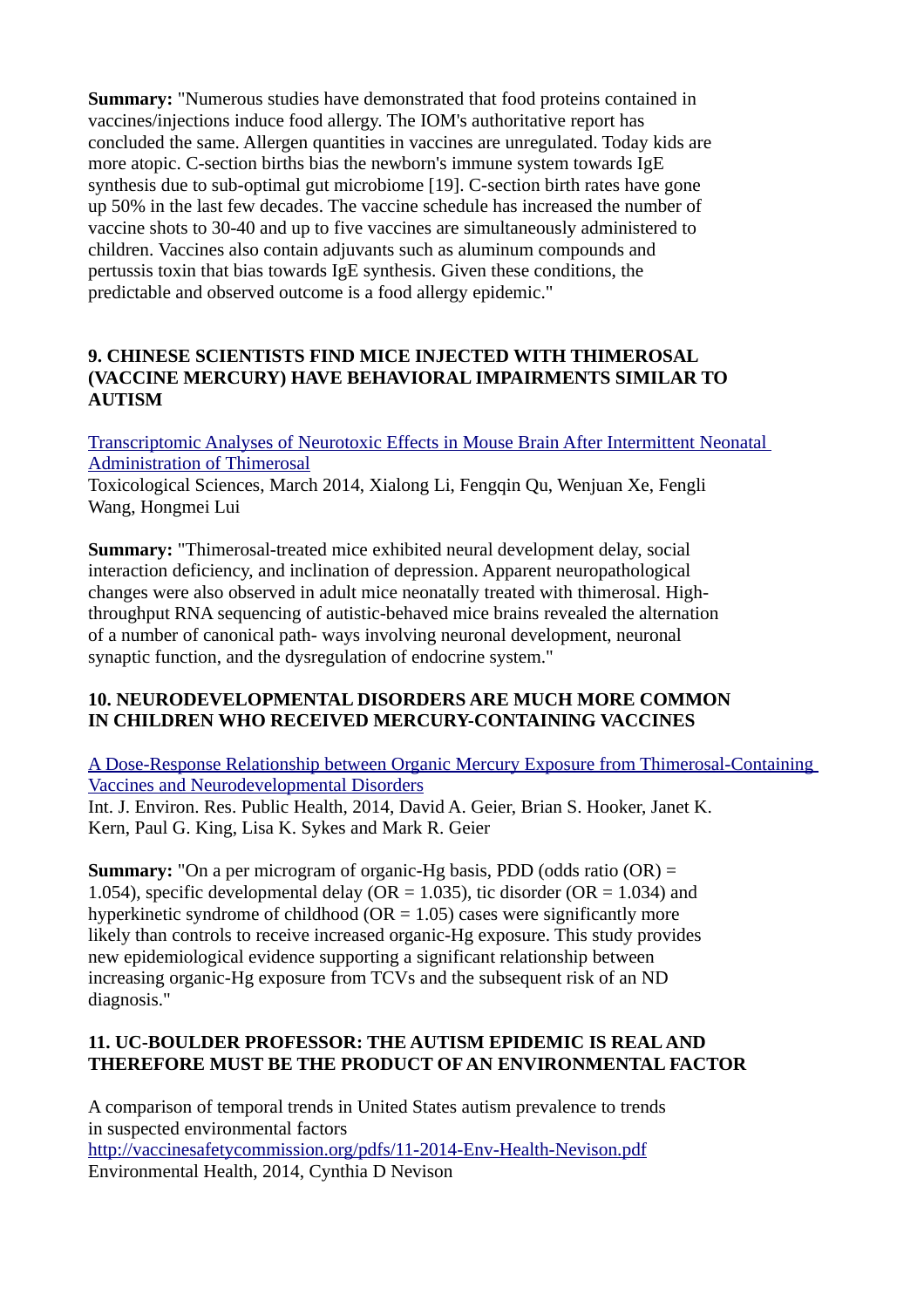**Summary:** "Diagnosed autism prevalence has risen dramatically in the U.S over the last several decades and continued to trend upward as of birth year 2005. The increase is mainly real and has occurred mostly since the late 1980s."

## **12. FULLY VACCINATED CHILDREN REQUIRE MUCH MORE EMERGENCY CARE THAN UNDERVACCINATED CHILDREN**

A Population-Based Cohort Study of Undervaccination in 8 Managed Care Organizations Across the United States <http://vaccinesafetycommission.org/pdfs/12-2013-JAMA-Ped-Undervax.pdf> JAMA Pediatrics, January 2013, Jason M. Glanz, PhD; Sophia R. Newcomer, MPH; Komal J. Narwaney, MD, PhD; Simon J. Hambidge, MD, PhD; Matthew F. Daley, MD; Nicole M. Wagner, MPH

**Summary:** "Children who were undervaccinated because of pa- rental choice had lower rates of outpatient visits, lower rates of ED [emergency room] encounters.. undervaccinated children had lower outpatient visit rates compared with children who were age-appropriately vaccinated."

## **13. ISRAELI AND ITALIAN RESEARCHERS DEMONSTRATE THAT EXPOSURE TO ALUMINUM IN VACCINES CAN LEAD TO AUTOIMMUNE AND BRAIN DYSFUNCTION**

Autoimmune/inflammatory syndrome induced by adjuvants (ASIA) 2013: Unveiling the pathogenic, clinical and diagnostic aspects <http://vaccinesafetycommission.org/pdfs/13-2013-Autoimmunity-Perricone.pdf> Journal of Autoimmunity, October 2013, Carlo Perricone, Serena Colafrancesco, Roei D. Mazor, Alessandra Soriano, Yehuda Shoenfeld

**Summary:** "The data herein illustrate the critical role of environmental factors in the induction of autoimmunity. Indeed, it is the interplay of genetic susceptibility and environment that is the major player for the initiation of breach of tolerance. Several neurologic demyelinating diseases have been reported following vaccination, the main being Guillaine Barre? syndrome (GBS). Another demyelinating disease associated with vaccines is the acute disseminated encephalomyelitis (ADEM). This is an inflammatory disease of the central nervous system frequently occurring post-vaccination. Rabies, diphtheria tetanus polio, smallpox, measles, mumps, rubella, Japanese B encephalitis, pertussis, influenza, hepatitis B, and the Hog vaccines have been called to be involved."

## **14. CANADIAN RESEARCHERS: ALUMINUM IN VACCINES CAN CAUSE BOTH AUTOIMMUNITY AND NEUROLOGICAL DAMAGE**

Aluminum in the central nervous system (CNS): toxicity in humans and animals, vaccine adjuvants, and autoimmunity <http://vaccinesafetycommission.org/pdfs/14-2013-Immunol-Res-Shaw.pdf> Immunol Res, 2013, Chris Shaw, L. Tomljenovic

**Summary:** "In young children, a highly significant correlation exists between the number of pediatric aluminum-adjuvanted vaccines administered and the rate of autism spectrum disorders. Many of the features of aluminum- induced neurotoxicity may arise, in part, from autoimmune reactions, as part of the ASIA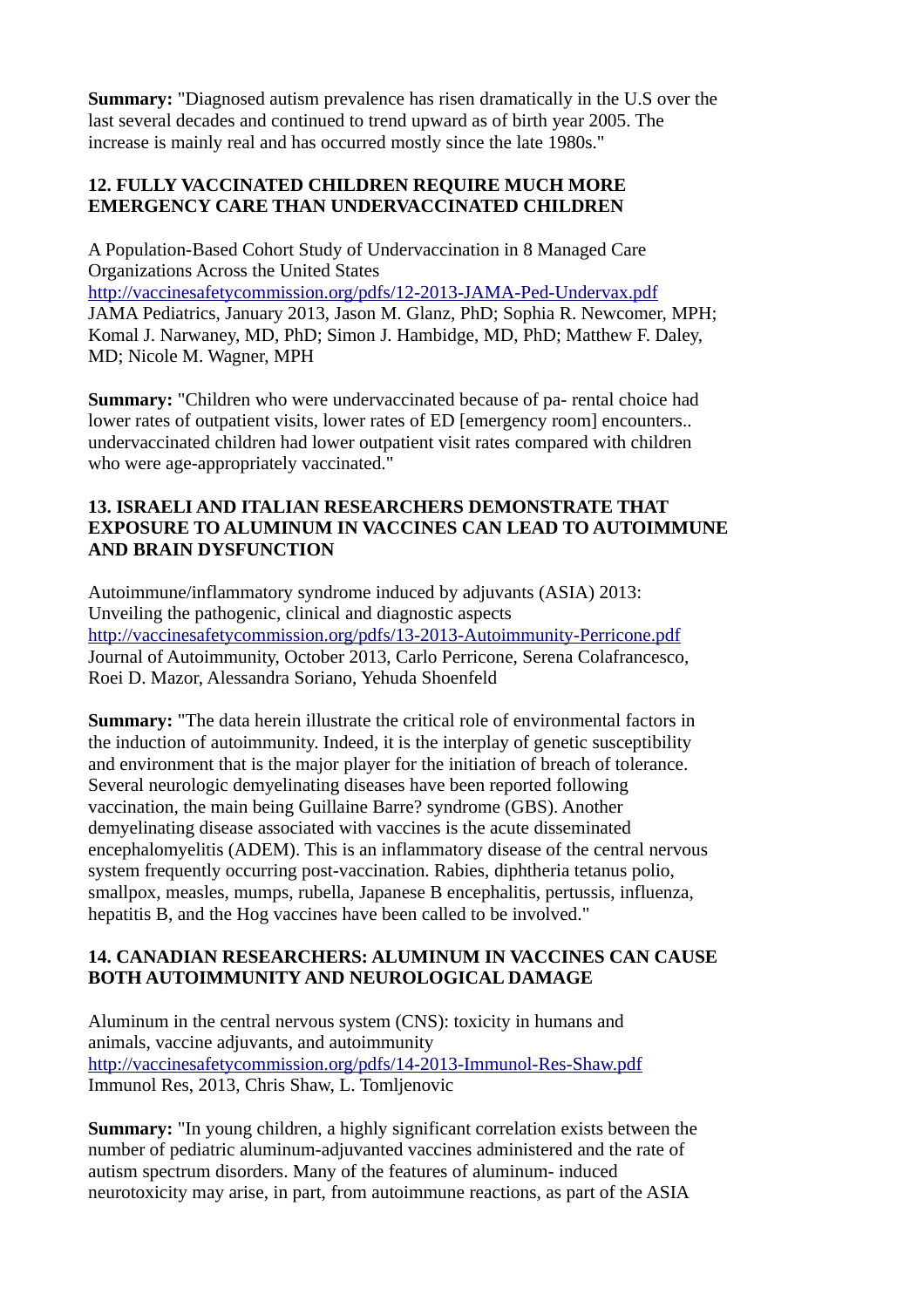syndrome. Aluminum is added to vaccines to help the vaccine work more effectively, but unlike dietary aluminum which will usually clear rapidly from the body, aluminum used in vaccines and injected is designed to provide a long-lasting cellular exposure. Thus, the problem with vaccine- derived aluminum is really twofold: It drives the immune response even in the absence of a viral or bacterial threat and it can make its way into the central nervous system. It is not really a matter of much debate that aluminum in various forms can be neurotoxic."

#### **15. SCIENTISTS FROM MEXICO AND ISRAEL EXPLAIN ADJUVANTS (ALUMINUM) USED IN VACCINES CAN INDUCE AUTOIMMUNITY**

Autoimmune/inflammatory syndrome induced by adjuvants (Shoenfeld's syndrome): clinical and immunological spectrum <http://vaccinesafetycommission.org/pdfs/15-2013-Expert-Olga-Shoenfeld.pdf> Expert Rev. Clin. Immunol. 2013 Olga Vera-Lastra, Gabriela Medina, Maria Del-Pilar Cruz Dominguez, Luis J Jara

**Summary:** "The activation of the immune system by adjuvants, a desirable effect, could trigger manifestations of autoimmunity or autoimmune disease. Recently, a new syndrome was introduced, autoimmune/inflammatory syndrome induced by adjuvants (ASIA), that includes postvaccination phenomena, macrophagic myofasciitis, Gulf War syndrome and siliconosis. Various adjuvants used in vaccines enhance a specific immune response against antigens and may produce autoimmunity and AID both in experimental models and humans. The clinical and laboratory data support an association between adjuvants and autoimmune diseases."

## **16. INFANTS RECEIVING MERCURY-CONTAINING VACCINES HAD MUCH HIGHER RATES OF AUTISM THAN INFANTS RECEIVING VACCINES WITHOUT MERCURY**

A two-phase study evaluating the relationship between Thimerosal-containing vaccine administration and the risk for an autism spectrum disorder diagnosis in the United States

<http://vaccinesafetycommission.org/pdfs/16-2013-Trans-Neuro-Mercury.pdf> Translational Neurodegeneration, David A. Geier, Brian S. Hooker, Janet K. Kern, Paul G. King, Lisa K. Sykes, Mark R. Geier

**Summary:** "The present study provides new epidemiological evidence supporting an association between increasing organic-Hg [mercury] exposure from Thimerosalcontaining childhood vaccines and the subsequent risk of ASD [autism] diagnosis."

### **17. BRITISH SCIENTISTS SOUNDS THE ALARM ON ALUMINUM TOXICITY AND QUESTIONS LACK OF RESEARCH ON ALUMINUM USED IN VACCINES**

## [Human exposure to aluminium](http://vaccinesafetycommission.org/pdfs/17-2013-Environmental-Exley.pdf)

Environmental Science Processes & Impacts, 2013, Christopher Exley

**Summary:** "The immunopotency of aluminium has been known for at least 100 years and still today forms the basis for the use of aluminium salts as adjuvants in vaccinations and allergy therapies. What is then surprising is the uncertainty regarding their mechanism of action and burgeoning evidence of their toxicity in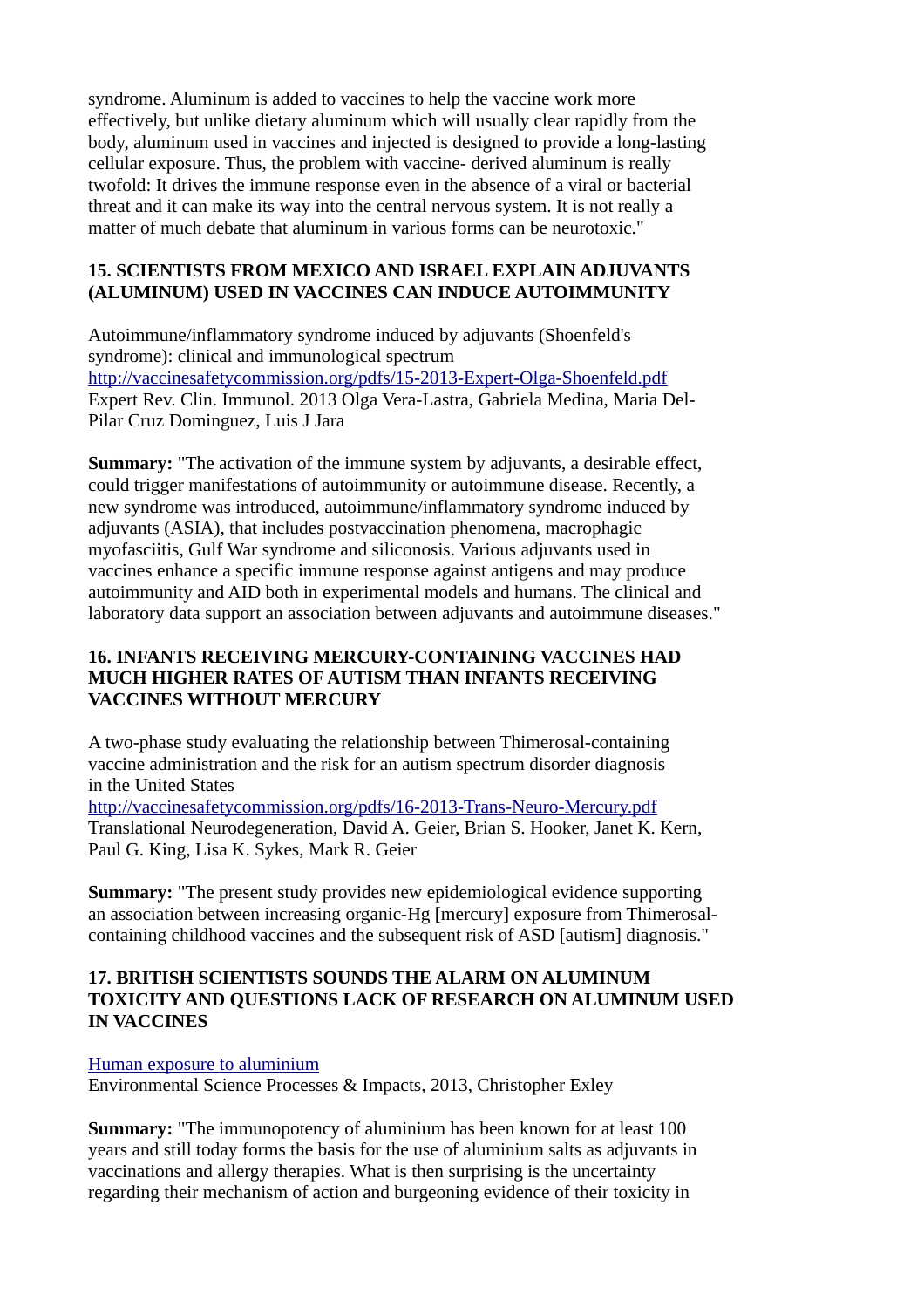potentially susceptible individuals."

## **18. ISRAELI, ITALIAN, AND CANADIAN RESEARCHERS TIE HPV VACCINE TO PRIMARY OVARIAN FAILURE**

Human Papilloma Virus Vaccine and Primary Ovarian Failure: Another Facet of the Autoimmune/Inflammatory Syndrome Induced by Adjuvants [http://vaccinesafetycommission.org/pdfs/18-2013-Reproductive-Ovarian.pdfs](http://vaccinesafetycommission.org/pdfs/18-2013-Reproductive-Ovarian.pdf) American Journal of Reproductive Immunology, 2013, Selena Colafrancesco, Carlo Perricone, Lucija Tomljenovic, Yehuda Shoenfeld

**Summary:** "We documented here the evidence of the potential of the HPV vaccine to trigger a life-disabling autoimmune condition. The increasing number of similar reports of post HPV vaccine-linked autoimmunity and the uncertainty of long-term clinical benefits of HPV vaccination are a matter of public health that warrants further rigorous inquiry."

## **19. INFANTS WHO RECEIVED MORE VACCINES HAD MUCH HIGHER HOSPITALIZATION AND DEATH RATES THAN INFANTS WHO RECEIVED FEWER VACCINES**

Relative trends in hospitalizations and mortality among infants by the number of vaccine doses and age, based on the Vaccine Adverse Event Reporting System (VAERS), 1990-2010

<http://vaccinesafetycommission.org/pdfs/18-2013-Reproductive-Ovarian.pdf> Human and Experimental Toxicology, 2012, GS Goldman, NZ Miller

**Summary:** "The hospitalization rate increased linearly from 11.0% (107 of 969) for 2 doses to 23.5% (661 of 2817) for 8 doses and decreased linearly from 20.1% (154 of 765) for children aged < 0.1 year to 10.7% (86 of 801) for children aged 0.9 year.Our findings show a positive correlation between the number of vaccine doses administered and the percentage of hospitalizations and deaths. Since vaccines are given to millions of infants annually, it is imperative that health authorities have scientific data from synergistic toxicity studies on all combinations of vaccines that infants might receive. Finding ways to increase vaccine safety should be the highest priority."

## **20. ISRAELI SCIENTISTS EXPLAIN ROLE VACCINE ADJUVANTS (ALUMINUM) ARE PLAYING IN AUTOIMMUNE DISEASES**

The spectrum of ASIA: 'Autoimmune (Auto-inflammatory) Syndrome induced by Adjuvants' <http://vaccinesafetycommission.org/pdfs/20-2012-Lupus-ASIA.pdf> Lupus, 2012, N Agmon-Levin, GRV Hughes, Y Shoenfeld

**Summary:** "It seems that the role of adjuvants [aluminum in vaccines] in the pathogenesis of immune-mediated diseases can no longer be ignored, and the medical community must look towards producing safer adjuvants. Another cornerstone of ASIA is the complex interaction between autoimmunity and adjuvanted vaccines. On the one hand vaccines are beneficial for the vast majority of subjects including those who suffer from autoimmune-rheumatic diseases as delineated in this issue by van Assen and Bijl.16 On the other hand in a small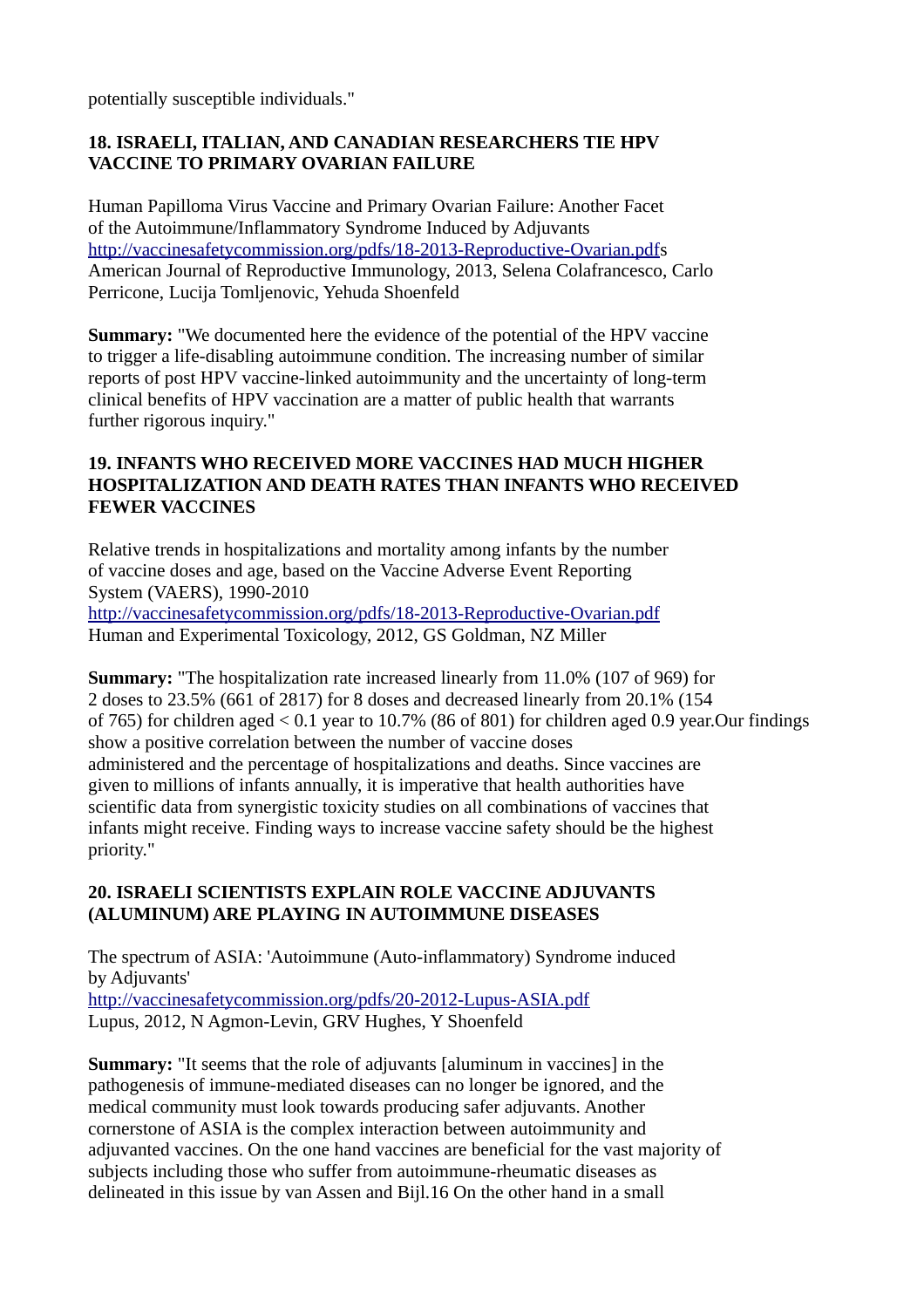minority of individuals vaccine can trigger the appearance of autoan- tibodies as documented by Vista et al.17 and Perdan-Pirkmajer et al.18 Moreover, a link between immunization and defined autoimmune diseases has been reported elsewhere and herein."

#### **21. POLISH SCIENTISTS PROPOSE NEW VACCINE SCHEDULE, EXPRESS CONCERN AT HIGH RATE OF VACCINE ADVERSE EVENTS**

Neurologic adverse events following vaccination <http://vaccinesafetycommission.org/pdfs/21-2012-Prog-Health-Neurologic.pdf> Prog Health Sci, 2012, Sienkiewicz D., Ku?ak W., Okurowska-Zawada B., Paszko-Patej G.

**Summary:** "Thus, it is not reasonable to assume that manipulation of the immune system through an increasing number of vaccinations during critical periods of brain development will not result in adverse neurodevelopmental outcomes. European countries have different models of vaccination that have been modified in recent decades. In Scandinavian countries, which have the lowest infant mortality, vaccinations are voluntary and infants receive their first vaccination at 3 months of age. In the first year of life, they receive 9 recommended vaccinations, and at 18 months - MMR. The acellular pertussis vaccine (DTaP) is used, as well as IPV. BCG and Hepatitis B vaccines are administered to children from high risk groups. Similar vaccination schedules exist in other European countries, where the vaccination of neonates was abandoned and a ban on the use of thimerosal in vaccines was introduced. Note also that Scandinavian countries have the lowest rates of autism compared to other developed countries in which children are vaccinated much earlier and with greater number of vaccines."

## **22. CANADIAN RESEARCHERS REVIEW LITERATURE ON AUTOIMMUNITY AND NEUROLOGICAL RISKS FROM VACCINE ADJUVANT ALUMINUM, EXPRESS DOUBTS REGARDING SAFETY TESTING**

Mechanisms of aluminum adjuvant toxicity and autoimmunity in pediatric populations,

<http://vaccinesafetycommission.org/pdfs/22-2012-Lupus-Aluminum-Shaw.pdf> Lupus, 2012, L Tomljenovic, CA Shaw

**Summary:** "Immune challenges during early development, including those vaccineinduced, can lead to permanent detrimental alterations of the brain and immune function. Experimental evidence also shows that simultaneous administration of as little as two to three immune adjuvants can overcome genetic resistance to autoimmunity. In spite of the widespread agreement that vaccines are largely safe and serious adverse complications are extremely rare, a close scrutiny of the scientific literature does not support this view. For example, to date, the clinical trials that could adequately address vaccine safety issues have not been con- ducted (i.e., comparing health outcomes in vaccinated versus non-vaccinated children). Infants and young children should not be viewed as ''small adults.'' Their unique physiology makes them much more vulnerable to noxious environ- mental insults in comparison with the adult population. In spite of this, children are routinely exposed to much higher levels of Al vaccine adjuvants than adults, even though adequate safety data on these compounds are lacking. That Al vaccine adjuvants can induce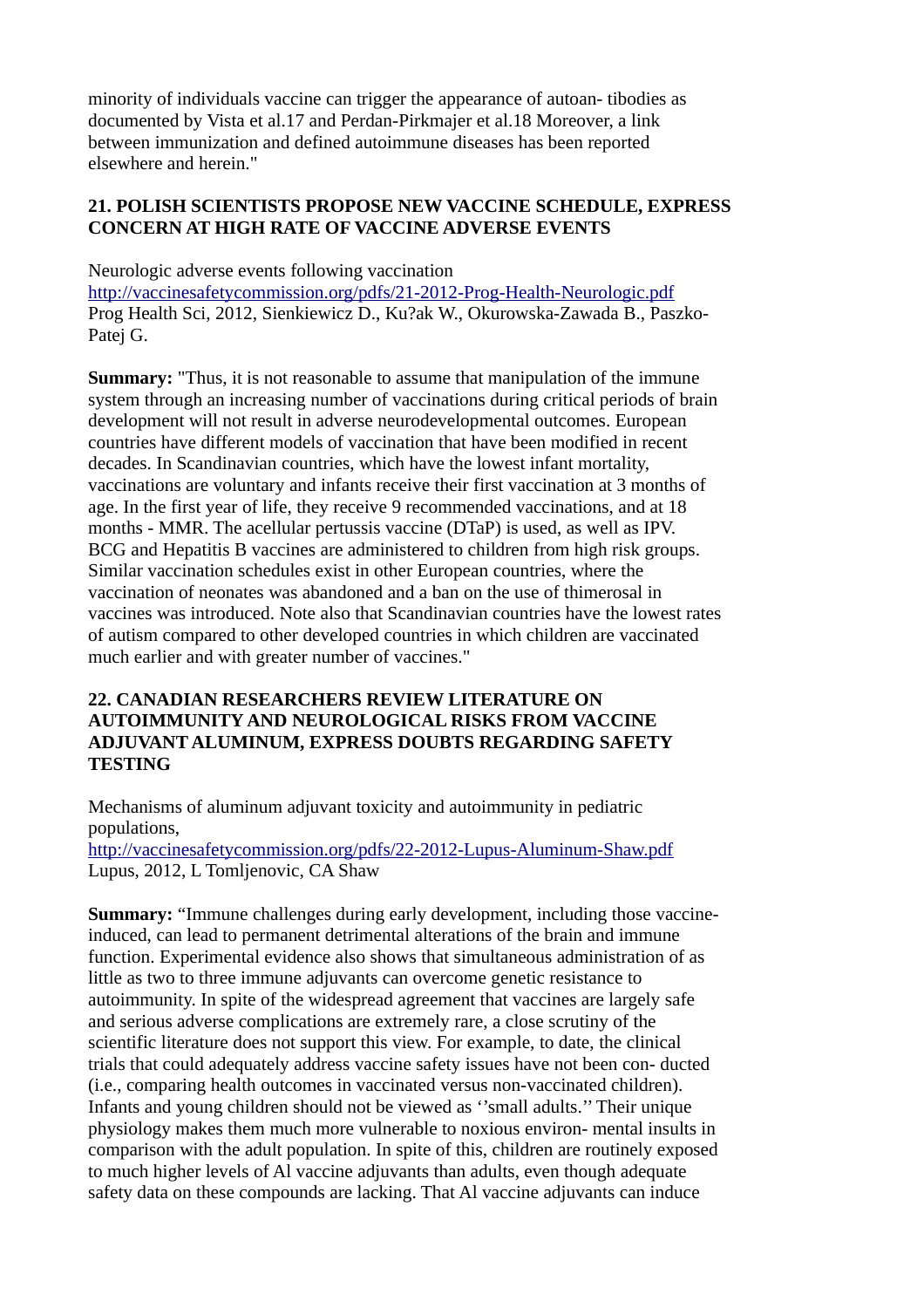significant autoimmune conditions in humans can hardly be disputed, although still debatable is how common such side effects are. However, the existing data (or lack thereof) raise questions on whether the current vaccines aimed at pediatric populations can be accepted as having adequate safety profiles. Because infants and children represent those who may be most at risk for complications following vaccination, a more rigorous evaluation of potential vaccine-related adverse health impacts in pediatric populations than what has been provided to date is urgently needed."

## **23. DANISH RESEARCHERS FOUND CHILDREN 8-TIMES MORE LIKELY TO HAVE A FEBRILE SEIZURE ON THE DAY OF VACCINATION OF DTAP-IPV-HIB VACCINE**

Risk of Febrile Seizures and Epilepsy After Vaccination With Diphtheria, Tetanus, Acellular Pertussis, Inactivated Poliovirus, and Haemophilus Influenzae Type b <http://vaccinesafetycommission.org/pdfs/23-2012-JAM-Denmark.pdf> JAMA 2012, Yuelian Sun, Jakob Christensen, Anders Hviid, Jiong Li

**Summary:** "DTaP-IPV-Hib vaccination was associated with an increased risk of febrile seizures on the day of the first 2 vaccinations given at 3 and 5 months."

## **24. CANADIAN RESEARCHERS REPORT VACCINE ALUMINUM AND AUTISM PREVALENCE RELATED**

Do aluminum vaccine adjuvants contribute to the rising prevalence of autism? <http://vaccinesafetycommission.org/pdfs/24-2011-Inorg-Bio-Autism-AI-Shaw.pdf> J Inorg Biochem. Tomljenovic L, Shaw CA.

**Summary:** "Dysfunctional immunity and impaired brain function are core deficits in ASD. Aluminum (Al), the most commonly used vaccine adjuvant, is a demonstrated neurotoxin and a strong immune stimulator. Hence, adjuvant Al has the potential to induce neuroimmune disorders. The application of the Hill's criteria to these data indicates that the correlation between Al in vaccines and ASD may be causal.Because children represent a fraction of the population most at risk for

complications following exposure to Al, a more rigorous evaluation of Al adjuvant safety seems warranted.. By satisfying eight of the Hill's criteria for establishing causality applicable to our study, we show that Al-adjuvanted vaccines may be a significant etiological factor in the rising prevalence of ASD in the Western world. We also show that children from countries with the highest ASD prevalence appear to have a much higher exposure to Al from vaccines, particularly at 2 months of age."

## **25. HARVARD RESEARCHERS FIND VACCINE MERCURY IMPACTS NEURODEVELOPMENT IN RATS**

Maternal Thimerosal Exposure Results in Aberrant Cerebellar Oxidative Stress, Thyroid Hormone Metabolism, and Motor Behavior in Rat Pups; Sexand Strain-Dependent Effects <http://vaccinesafetycommission.org/pdfs/25-2011-Cerebellum-TM.pdf> Cerebellum, 2012, Z. L. Sulkowski & T. Chen & S. Midha & A. M. Zavacki & Elizabeth M. Sajdel-Sulkowska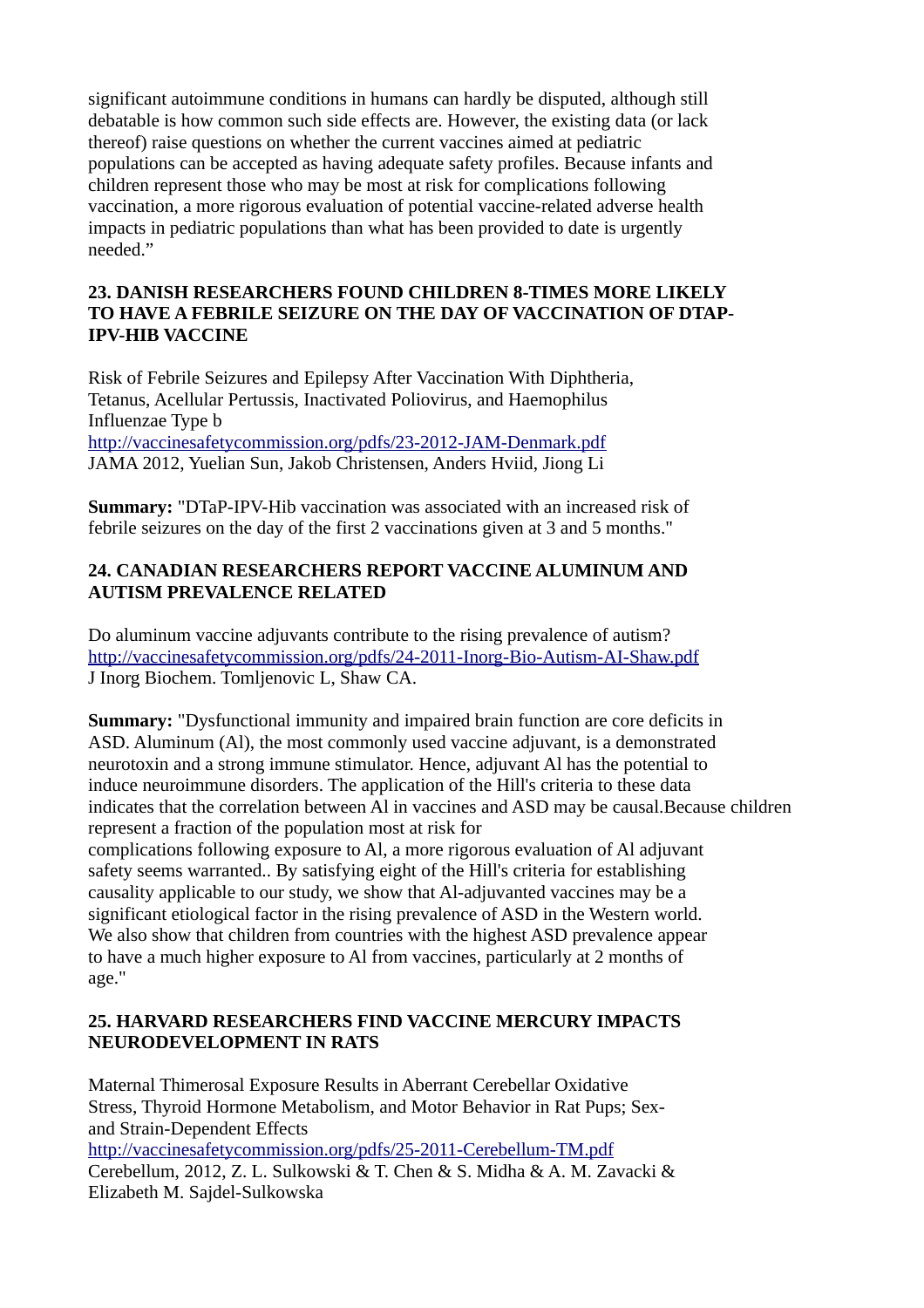**Summary:** "Our data indicate that maternal TM exposure results in a delayed auditory maturation and impaired motor learning in rat pups. Factors that may contribute to these abnormalities include increased cerebellar oxidative stress and decreased D2 activity resulting local intracerebellar T3 deficiency and altered THdependent gene expression. Indeed, provided here is the first evidence of altered TH-dependent gene expression following TM exposure. Our data thus demonstrate a negative neurodevelopmental impact of perinatal TM exposure, which appears to be both strain- and sex-dependent. Although, additional studies are needed, data derived from TM exposure in rats may provide clues relevant to understanding neurodevelopmental consequences of TM exposure in humans.

## **26. SUNY-STONY BROOK SCIENTISTS FIND BOYS RECEIVING THE HEPATITIS B VACCINE SERIES WERE THREE TIMES MORE LIKELY TO HAVE AUTISM**

Hepatitis B Vaccination of Male Neonates and Autism Diagnosis, NHIS 1997- 2002

<http://vaccinesafetycommission.org/pdfs/26-2010-Hep-B-Autism.pdf> Journal of Toxicology and Environmental Health, April 2010, Carolyn Gallagher and Melody Goodman

**Summary:** "Boys vaccinated as neonates had threefold greater odds for autism diagnosis compared to boys never vaccinated or vaccinated after the first month of life. Findings suggest that U.S. male neonates vaccinated with the hepatitis B vaccine prior to 1999 (from vaccination record) had a threefold higher risk for parental report of autism diagnosis compared to boys not vaccinated as neonates during that same time period."

### **27. BRITISH AND SWEDISH SCIENTISTS RAISE CONCERNS ABOUT LIMITED UNDERSTANDING OF VACCINE ALUMINUM'S IMPACT ON THE HUMAN BODY, RAISE RISK OF AUTOIMMUNE RESPONSE**

The immunobiology of aluminium adjuvants: how do they really work? <http://vaccinesafetycommission.org/pdfs/27-2010-Trends-Exley.pdf> Trends in Immunology 2010, Christopher Exley, Peter Siesjo, Hakan Eriksson

**Summary:** "Aluminium adjuvants potentiate the immune response, thereby ensuring the potency and efficacy of typically sparingly available antigen. Theirconcomitant critical importance in mass vaccination programmes may have prompted recent intense interest in understanding how they work and their safety. Progress in these areas is stymied, however, by a lack of accessible knowledge pertaining to the bioinorganic chemistry of aluminium adjuvants, and, consequently, the inappropriate application and interpretation of experimental models of their mode of action.. In relation to this possible 'indirect adjuvanticity' there are burgeoning examples in the scientific literature of aluminium salts inducing sensitization to substances that might not normally be considered as antigens. For example, such effects may contribute towards allergies to foods"

## **28. BABY MONKEYS GIVEN U.S. VACCINE SCHEDULE HAD BRAIN**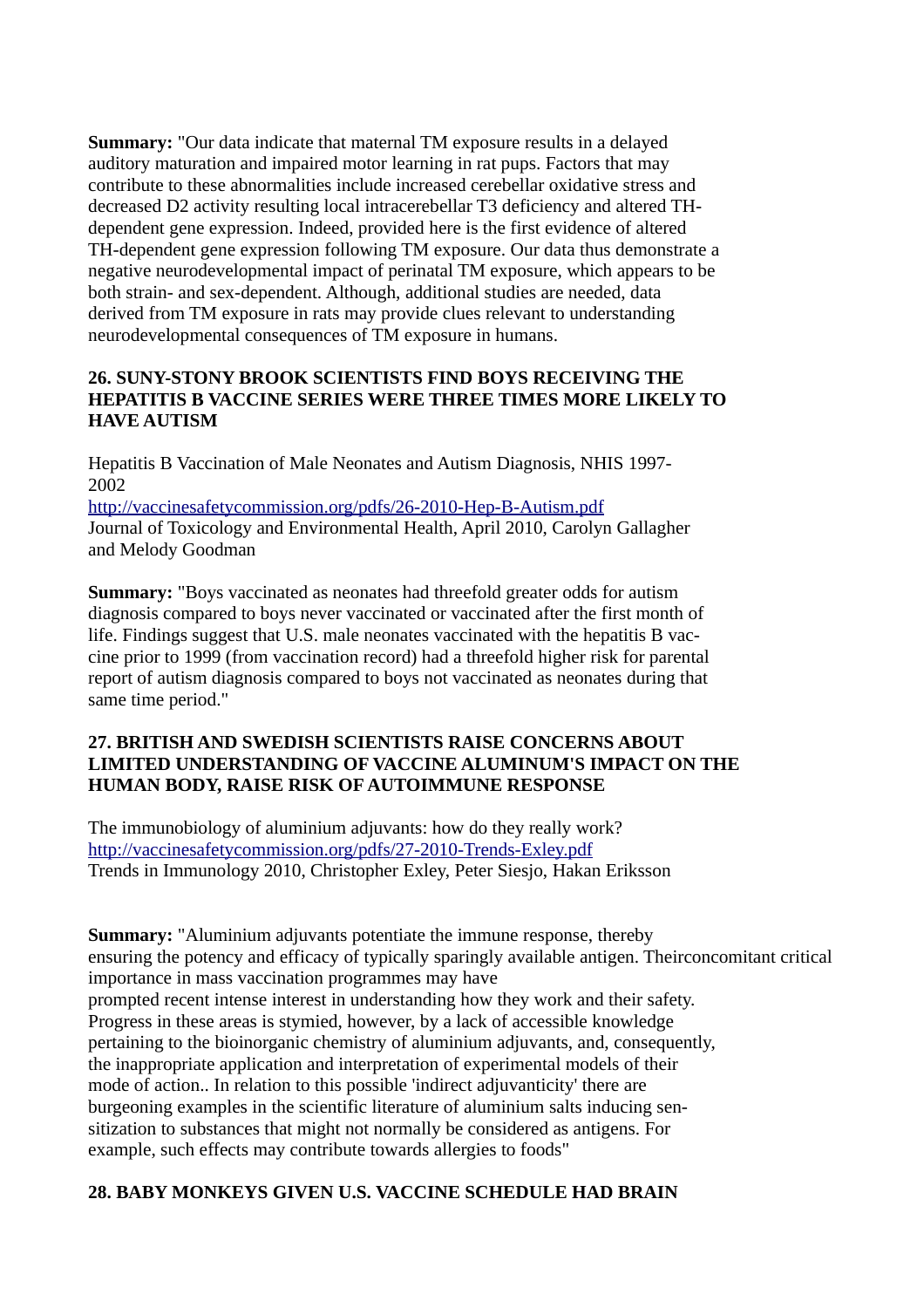## **ABNORMALITIES IN REGION RESPONSIBLE FOR SOCIAL AND EMOTIONAL DEVELOPMENT**

Influence of pediatric vaccines on amygdala growth and opioid ligand binding in rhesus macaque infants: A pilot study <http://vaccinesafetycommission.org/pdfs/28-2010-Acta-Rhesus-Monkeys.pdf> Acta Neurobiol Exp, 2010, Laura Hewitson, Brian J. Lopresti, Carol Stott

**Summary:** "The data suggest that vaccine exposure may be asso- ciated with significant disturbances in central opioidergic pathways in this model... Volumetric analyses identified significantly greater total brain volume in exposed compared with unexposed animals at both measured time points. These results raise the possibility that multiple vaccine exposures during the previous 3-4 months may have had a significant impact on brain growth and development."

## **29. SCIENTISTS RAISE CONCERNS ABOUT DENIAL OF ENVIRONMENTAL TOXIN LINK TO AUTISM, REVIEW LIETRATURE**

Sorting out the spinning of autism: heavy metals and the question of incidence <http://vaccinesafetycommission.org/pdfs/29-2010-Acta-Neuro-DeSoto.pdf> Acta Neurobiol, 2010 Mary Catherine DeSoto and Robert T. Hitlan

**Summary:** "In this paper, we argue that increasingly over the past decade, positions that deny a link to environmental toxins and autism are based on relatively weak science and are disregarding the bulk of scientific literature. The question about toxic exposure and autism is open, with the weight of evidence favoring a connection that is not well understood. Although it is not possible to say with certainty, it seems likely that the connection would be mediated by genetic susceptibility and ability to detoxify. That is, some people have genotypes that confer higher susceptibility to toxic exposures. If so, then 50 years ago few people would have had enough toxic exposure to have the neurological changes that result in autism."

## **30. RESEARCHERS WARN OF SIZABLE DIFFERENCE IN INDIVIDUAL REACTION TO VACCINES, STRESS NEED TO AVOID INCREASING SIDE EFFECTS OF VACCINES**

Interindividual variations in the efficacy and toxicity of vaccines <http://vaccinesafetycommission.org/pdfs/30-2010-toxicology-interindividual.pdf> Toxicology 2010, Thomas C, Moridani M

**Summary:** "A number of currently available vaccines have shown significant differences in the magnitude of immune responses and toxicity in individuals undergoing vaccination. A number of factors may be involved in the variations inimmune responses, which include age, gender, race, amount and quality of the antigen, the dose administered and to some extent the route of administration, and genetics of immune system. Hence, it becomes imperative that researchers have tools such as genomics and proteomics at their disposal to predict which set of population is more likely to be non-responsive or develop toxicity to vaccines.. With the increasing number of side effects associated with a number of vaccines reported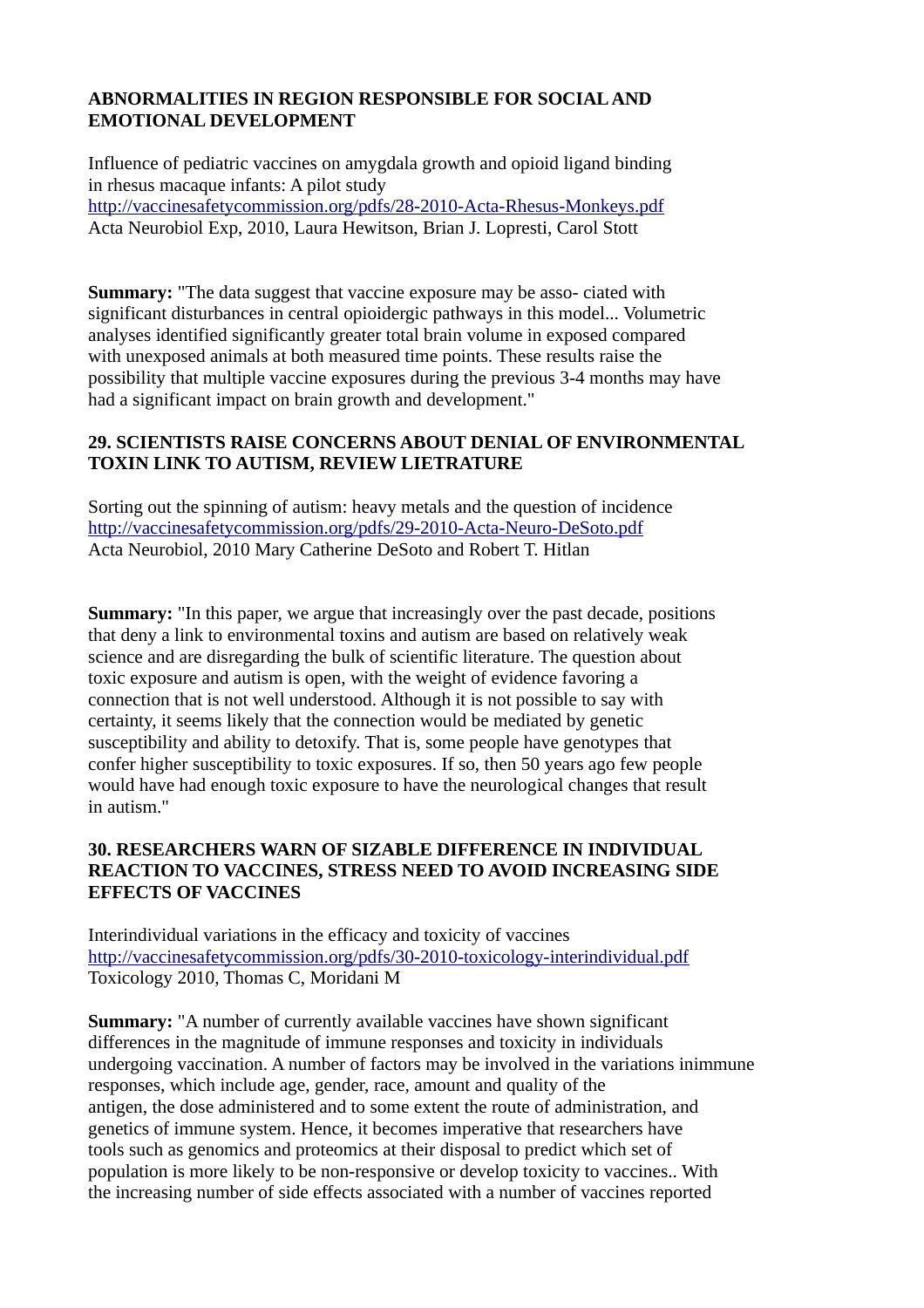over the years, it has become imperative to develop new technologies that can effectively assist in the development and evaluation of vaccines for efficacy and toxicity."

## **31. VACCINE ALUMINUM INJECTED INTO MICE CREATED SIGNIFICANT MOTOR DEFICITS AND MOTOR NEURON DEGENERATION**

Aluminum hydroxide injections lead to motor deficits and motor neuron degeneration <http://vaccinesafetycommission.org/pdfs/31-2009-J-Inorganic-Shaw.pdf> Journal of Inorg Biochem, February 2010, Christopher A. Shaw, Michael S. Petrik

**Summary:** "Aluminum-treated mice showed significantly increased apoptosis of motor neurons and increases in reactive astrocytes and microglial proliferation within the spinal cord and cortex. Morin stain detected the presence of aluminum in the cytoplasm of motor neurons with some neurons also testing positive for the presence of hyper-phosphorylated tau protein, a pathological hallmark of various neurological diseases, including Alzheimer's disease and frontotemporal dementia. A second series of experiments was conducted on mice injected with six doses of aluminum hydroxide. Behavioural analyses in these mice revealed significant impairments in a number of motor functions as well as diminished spatial memory capacity. The demonstrated neurotoxicity of aluminum hydroxide and its relative ubiquity as an adjuvant suggest that greater scrutiny by the scientific community is warranted. Overall, the results reported here mirror previous work that has clearly demonstrated that aluminum, in both oral and injected forms, can be neurotoxic."

## **32. NEWBORN MONKEYS GIVEN A MERCURY-CONTAINING HEPATITIS B VACCINE HAD SIGNIFICANT DELAYS IN NEONATAL REFLEXES AND NEUROLOGICAL DEVELOPMENT**

Delayed acquisition of neonatal reflexes in newborn primates receiving a thimerosal-containing Hepatitis B vaccine: Influence of gestational age and birth weight

<http://vaccinesafetycommission.org/pdfs/32-2009-Neurotoxicology-Primates.pdf> Neurotoxicology, Sep 2009 Laura Hewitson et. al.

**Summary:** "In summary, this study provides preliminary evidence of abnormal early neurodevelopmental responses in male infant rhesus macaques receiving a single dose of Th-containing HB vaccine at birth and indicates that further investigation is merited."

## **33. FRENCH SCIENTISTS REPORT ALUMINUM FROM VACCINES CAUSES CHRONIC COGNITIVE DYSFUNCTION**

Long-term persistence of vaccine-derived aluminum hydroxide is associated with chronic cognitive dysfunction <http://vaccinesafetycommission.org/pdfs/33-2009-Inorganic-Chem-Alum.pdf> Journal of Inorganic Biochemistry, 2009, Couette M1, Boisse MF, Maison P, Brugieres P, Cesaro P, Chevalier X, Gherardi RK, Bachoud-Levi AC, Authier FJ.

**Summary:** "In conclusion, long-term persistence of vaccine-derived aluminumhydroxide within the body assessed by MMF is associated with cognitive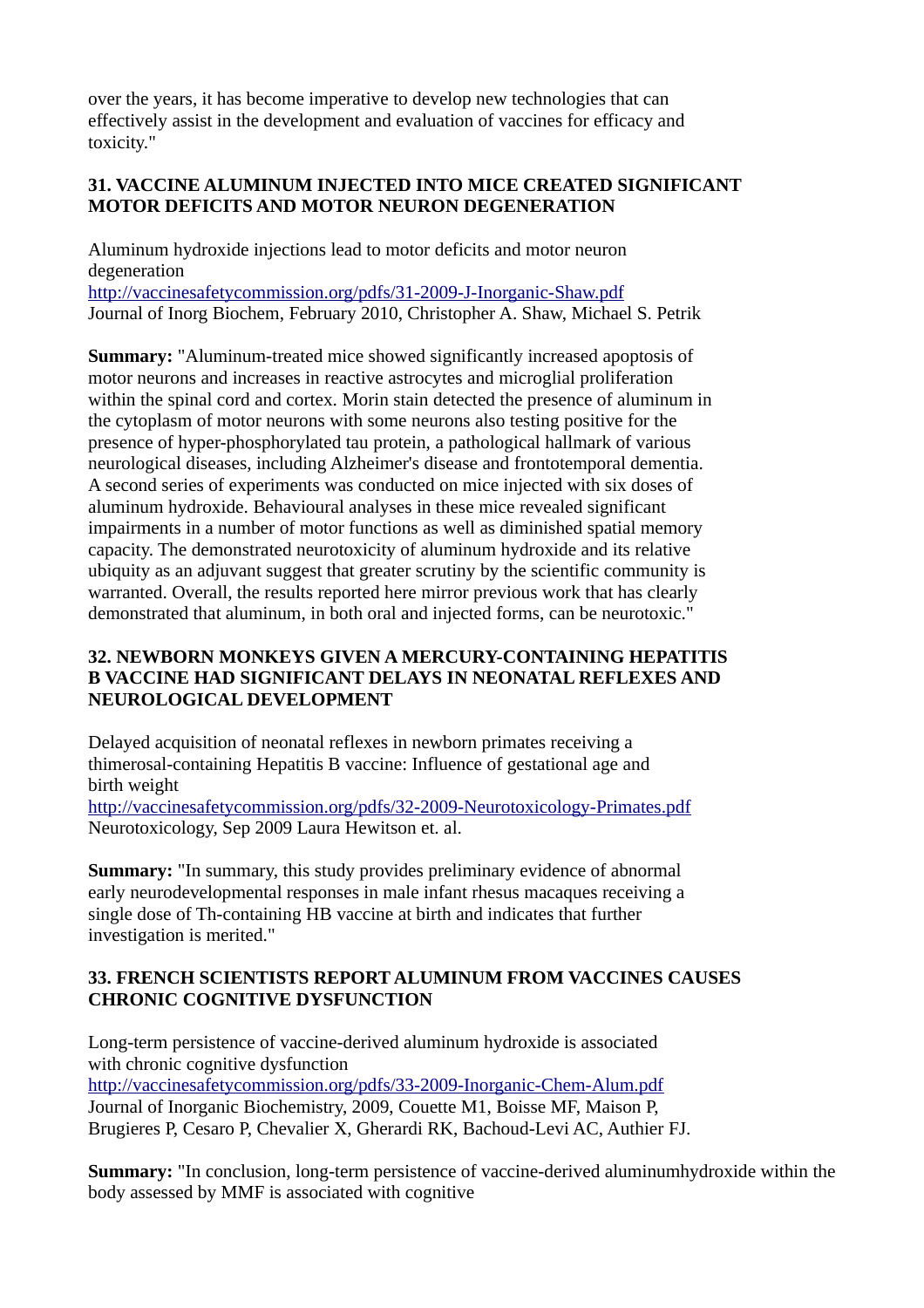dysfunction, not solely due to chronic pain, fatigue and depression. In conclusion, this work is the first firm demonstration that cognitive dysfunction is a central feature in MMF, this dysfunction being much more frequent and severe than suspected by routine neurological evaluation. Instead of being a non-specific bystander effect of pain, fatigue or depression, MACD seems to reflect an underlying organic, inflammatory or toxic, brain involvement."

## **34. SWEDISH RESEARCHERS FOUND THAT CHILDREN WHO HAD NATURAL MEASLES INFECTION HAD MUCH LOWER RATES OF ALLERGY THAN CHILDREN VACCINATED AGAINST MEASLES**

Allergic Disease and Atopic Sensitization in Children in Relation to Measles Vaccination and Measles Infection

<http://vaccinesafetycommission.org/pdfs/34-2009-Pediatrics-Measles.pdf> Pediatrics 2009 Rosenlund H1, Bergstrom A, Alm JS, Swartz J, Scheynius A, van Hage M, Johansen K, Brunekreef B, von Mutius E, Ege MJ, Riedler J, Braun-Fahrlander C, Waser M, Pershagen G; PARSIFAL Study Group.

**Summary:** "However, in these analyses, measles infection [natural measles] was inversely associated with any allergic symptom or physician's diagnosis of allergy."

### **35. BOYS RECEIVING THE HEPATITIS B VACCINE SERIES WERE NINE TIMES FOR LIKELY TO NEED SPECIAL EDUCATION AND BE DEVELOPMENTALLY DISABLED**

Hepatitis B triple series vaccine and developmental disability in US children aged 1-9 years <http://vaccinesafetycommission.org/pdfs/35-2008-Hep-B-EIS.pdf> Toxicological and Environmental Chemistry, September 2008,?Carolyn Gallagher and Melody Goodman

**Summary:** "This study investigated the association between vaccination with the Hepatitis B triple series vaccine. The odds of receiving Special Education were approximately nine times as great for vaccinated boys (n 1/4 46) as for unvaccinated boys (n 1/4 7), after adjustment for confounders. This study found statistically significant evidence to suggest that boys in United States who were vaccinated with the triple series Hepatitis B vaccine, were more susceptible to developmental disability than were unvaccinated boys."

## **36. CHILDREN WHO DELAYED THE TIMING OF THE DPT VACCINE HAD LOWER RATES OF ASTHMA**

Delay in diphtheria, pertussis, tetanus vaccination is associated with a reduced risk of childhood asthma? <http://vaccinesafetycommission.org/pdfs/36-2008-DPT-Asthma.pdf> Journal of Allergy and Clinical Immunology, 2008, Kara L. McDonald, MS, Shamima I. Huq, BS

**Summary:** "Early childhood immunizations have been viewed as promoters of asthma development by stimulating a T(H)2-type immune response or decreasing microbial pressure, which shifts the balance between T(H)1 and T(H)2 immunity. Among 11, 531 children who received at least 4 doses of DPT, the risk of asthma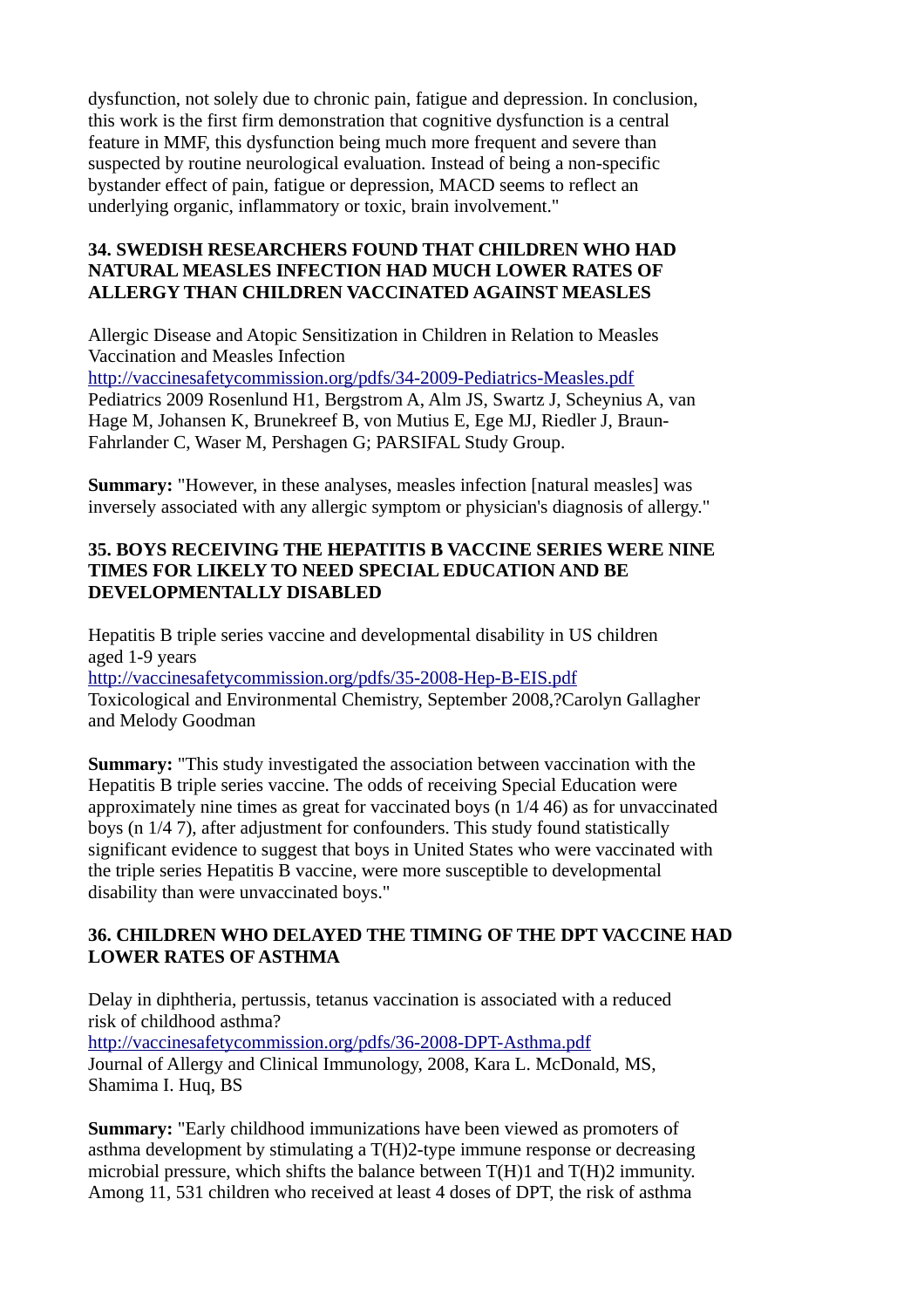was reduced to (1/2) in children whose first dose of DPT was delayed by more than 2 months."

#### **37. A CDC-SPONSORED DATABASE SHOWED MUCH HIGHER RATES OF NEURODEVELOPMENTAL DISABILITIES FROM MERCURY-CONTAINING VACCINES**

Thimerosal exposure in infants and neurodevelopmental disorders: An assessment of computerized medical records in the Vaccine Safety Datalink <http://vaccinesafetycommission.org/pdfs/37-2008-Journal-Neuro-Young.pdf> Journal of the Neurological Sciences, March 2008, Heather A. Young, David A. Geier, Mark R. Geier

**Summary:** "Consistent significantly increased rate ratios were observed for autism, autism spectrum disorders, tics, attention deficit disorder, and emotional disturbances with Hg exposure from TCVs. By contrast, none of the control outcomes had significantly increased rate ratios with Hg exposure from TCVs."

## **38. AUSTRALIAN SCIENTISTS DESCRIBE THE ROLE OF VACCINES IN TRIGGERING ACUTE DISSEMINATED ENCEPHALOMYELITIS ("ADEM")**

Post-vaccination encephalomyelitis: Literature review and illustrative case <http://vaccinesafetycommission.org/pdfs/38-2008-Clinical-Neuro-ADEM.pdf> Journal of Clinical Neuroscience, 2008, Huynh W1, Cordato DJ, Kehdi E, Masters LT, Dedousis C.

**Summary:** "Post-infectious and post-immunisation encephalomyelitis make up about three-quarters of cases, where the timing of a febrile event is associated with the onset of neurological disease..Post-vaccination Acute disseminated encephalomyelitis has been associated with several vaccines such as rabies, diphtheria-tetanus-polio, smallpox, measles, mumps, rubella, Japanese B encephalitis, pertussis, influenza, hepatitis B, and the Hog vaccine. We review ADEM with particular emphasis on vaccination as the precipitating factor."

## **39. THE MERCURY USED AS A VACCINE PRESERVATIVE IS FAR MORE NEUROTOXIC THAN THE MERCURY FOUND IN FISH**

Comparison of Blood and Brain Mercury Levels in Infant Monkeys Exposed to Methylmercury or Vaccines Containing ThimerosalEnvironmental Health <http://vaccinesafetycommission.org/pdfs/39-2005-burbacher.pdf> Perspectives, August 2005, Thomas M. Burbacher, Danny D. Shen, Noelle Liberato, Kimberly S. Grant, Elsa Cernichiari, and Thomas Clarkson

**Summary:** The mercury used in vaccines (and still in the flu vaccine given to pregnant women) is far more toxic than the mercury found in fish, because it stays in the brain at much higher levels. "Data from the present study support the prediction that, although little accumulation of Hg in the blood occurs over time with repeated vaccinations, accumulation of Hg in the brain of infants will occur. Thus, conclusion regarding the safety of thimerosal drawn from blood Hg clearance data in human infants receiving vaccines may not be valid, given the significantly slower half-life of Hg in the brain as observed in the infant macaques. There was a much higher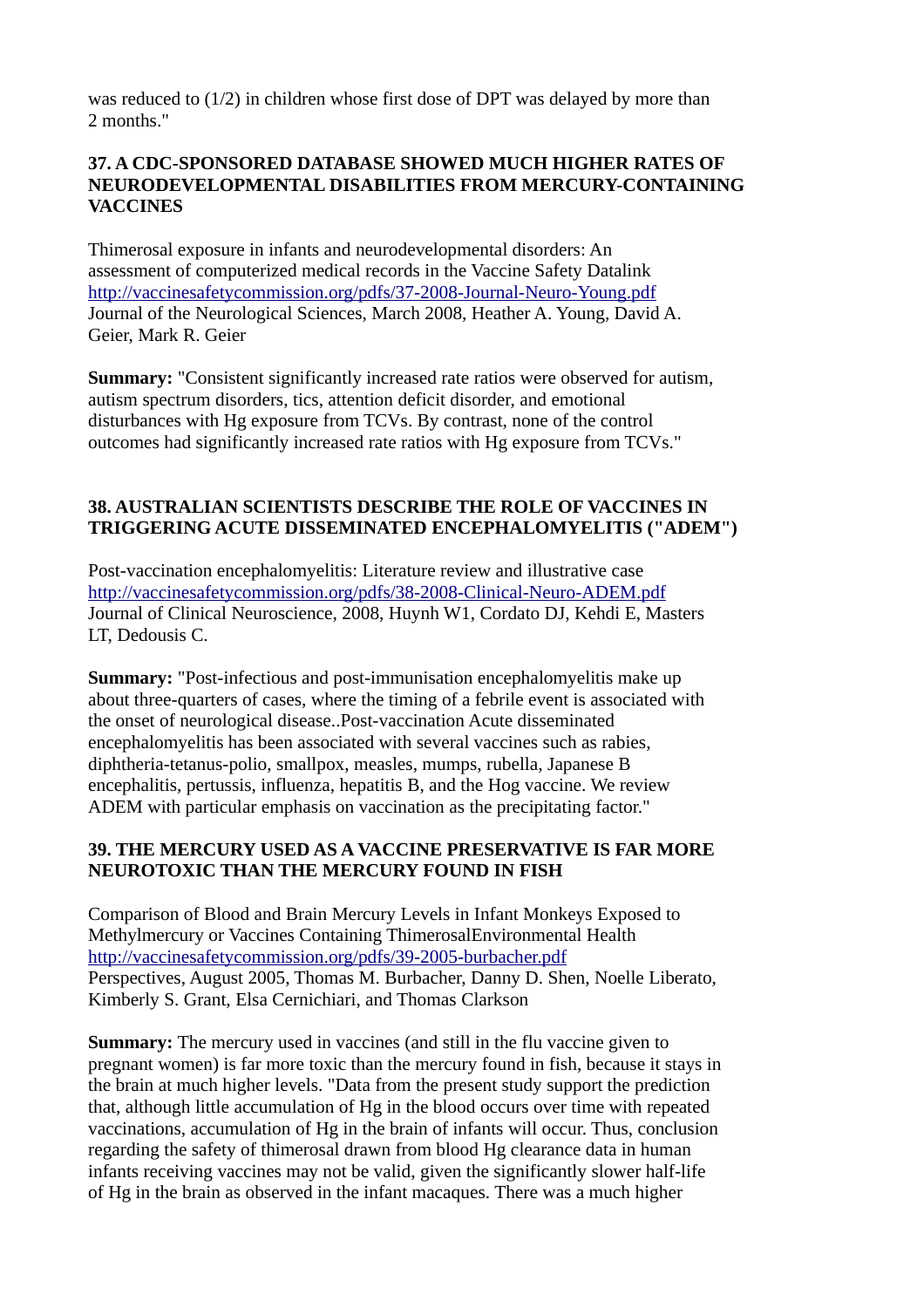proportion of inorganic Hg in the brain of thimerosal monkeys than in the brains of MeHg monkeys (up to 71% vs. 10%). Absolute inorganic Hg concentrations in the brains of the thimerosal-exposed monkeys were approximately twice that of the MeHg monkeys."

## **40. VACCINE MERCURY DEPLETES A VITAL ANTIOXIDANT, GLUTATHIONE**

Thimerosal Neurotoxicity is Associated with Glutathione Depletion: Protection with Glutathione Precursors <http://vaccinesafetycommission.org/pdfs/40-2005-James-Glutathione.pdf> Neurotoxicology, Jan 2005, S. Jill James, PhD

**Summary:** "Thimerosal is an antiseptic containing 49.5% ethyl mercury that has been used for years as a preservative in many infant vaccines and in flu vaccines. Environmental methyl mercury has been shown to be highly neurotoxic, especially to the developing brain. Because mercury has a high affinity for thiol (sulfhydryl (- SH)) groups, the thiol-containing antioxidant, glutathione (GSH), provides the major intracellular defense against mercury-induced neurotoxicity. Cultured neuroblastoma cells were found to have lower levels of GSH and increased sensitivity to thimerosal toxicity compared to glioblastoma cells that have higher basal levels of intracellular GSH. Thimerosal-induced cytotoxicity was associated with depletion of intracellular GSH in both cell lines. Although Thimerosal has been recently removed from most children's vaccines, it is still present in flu vaccines given to pregnant women, the elderly, and to children in developing countries."

## **41. SCIENTISTS IDENTIFY VACCINE MERCURY'S ROLE IN BLOCKING CRUCIAL NEURODEVELOPMENTAL PATHWAYS**

Activation of methionine synthase by insulin-like growth factor-1 and dopamine: a target for neurodevelopmental toxins and thimerosal <http://vaccinesafetycommission.org/pdfs/41-2004-Molecular-Deth.pdf> Molecular Psychiatry, 2004, M Waly, H Oltaneu, R Banerjee, S-W Choi, JB Mason, BS Parker, S Sukumar, S Shim, A Sharma

**Summary:** "The ethylmercury-containing preservative thimerosal inhibited both IGF-1- and dopamine-stimulated methylation with an IC50 of 1nM and eliminated MS activity. Our findings outline a novel growth factor signaling pathway that regulates MS activity and thereby modulates methylation reactions, including DNA methylation. The potent inhibition of this pathway by ethanol, lead, mercury, aluminum and thimerosal suggest that it may be an important target of neurodevelopmental toxins."

## **42. UTAH STATE SCIENTISTS FIND AUTOIMMUNE REACTION TO MMR IN CHILDREN WITH AUTISM, INCLUDING AUTOIMMUNITY TO MYELIN BASIC PROTEIN, A BRAIN BUILDING-BLOCK**

Abnormal Measles-Mumps-Rubella Antibodies and CNS Autoimmunity in Children with Autism <http://vaccinesafetycommission.org/pdfs/42-2002-J-Biomed-Autism-MMR.pdf> J Biomed Sci, 2002, Vijendra K. Singh Sheren X. Lin Elizabeth Newell Courtney Nelson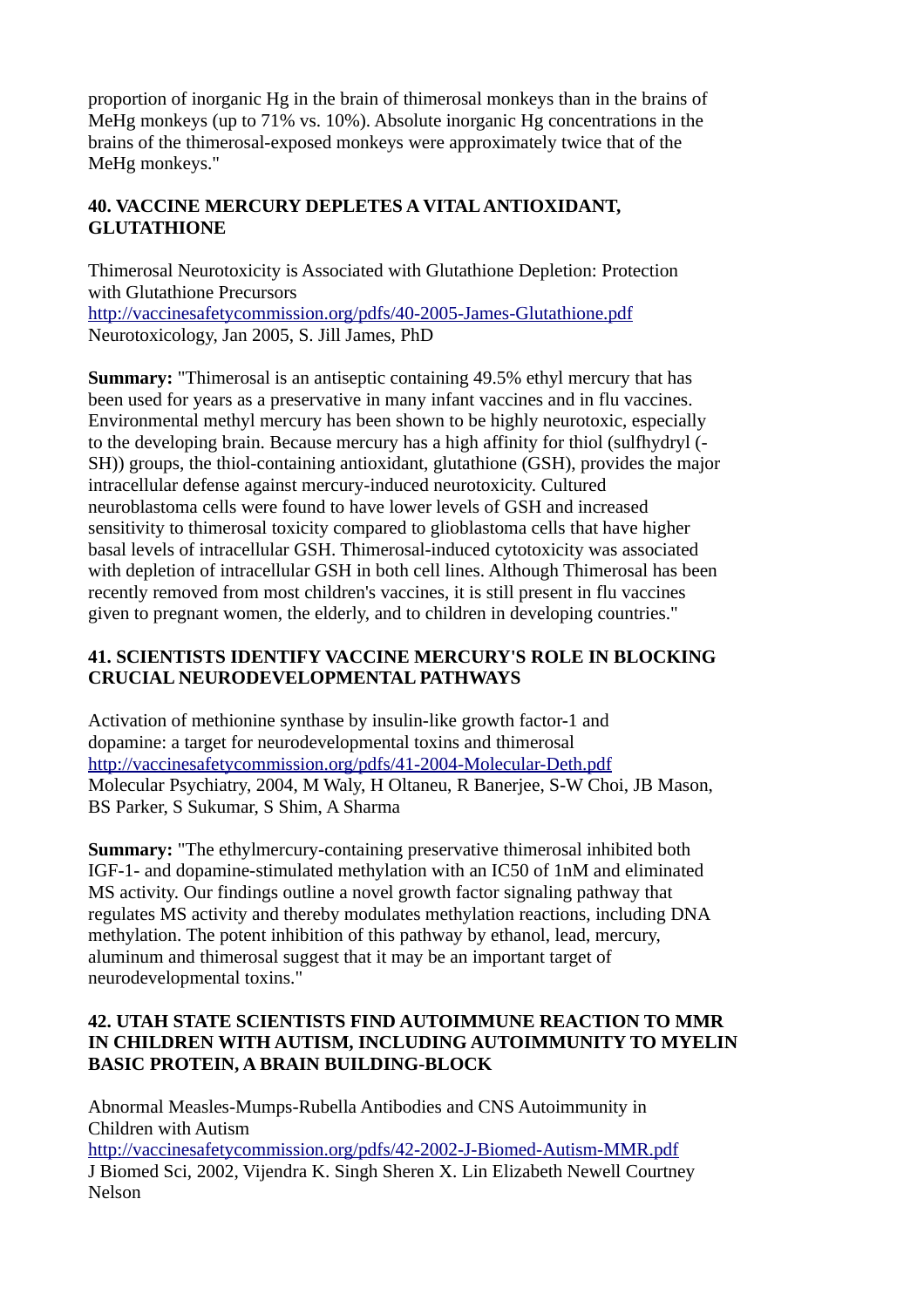**Summary:** "And, as described herein, autistic children showed a serological correlation between MMR and brain autoimmunity, i.e., over 90% of MMR antibody-positive autistic sera also had autoantibodies to brain MBP. This is quite an intriguing observation in favor of a connection between atypical measles infection and autism; an atypical infection usually refers to infection that occurs in the absence of a rash. An atypical measles infection in the absence of a rash and unusual neurological symptoms was recently described to suggest the existence of a variant MV in children and adults [9]. In light of these new findings, we suggest that a considerable proportion of autistic cases may result from an atypical measles infection that does not produce a rash but causes neurological symptoms in somechildren. The source of this virus could be a variant MV or it could be the MMR vaccine."

## **43. FRENCH SCIENTISTS TIE ALUMINUM ADJUVANT IN VACCINE TO MACROPHAGIC MYOFASCIITIS**

Macrophagic myofasciitis lesions assess long-term persistence of vaccine derived aluminum hydroxide in muscle <http://vaccinesafetycommission.org/pdfs/43-2001-Brain-Macrophagic.pdf> Brain, 2001 R.K. Gherardi, M. Coquet, P. Cherin, L. Belec, P. Moretto, P.A. Dreyfus

**Summary:** "Macrophagic myofasciitis (MMF) is an emerging condition of unknown cause, detected in patients with diffuse arthromyalgias and fatigue, and characterized by muscle infiltration by granular periodic acid-Schiff's reagentpositive macrophages and lymphocytes. Intracytoplasmic inclusions have been observed in macrophages of some patients. To assess their significance, electron microscopy was performed in 40 consecutive cases and chemical analysis was done by microanalysis and atomic absorption spectrometry. Inclusions were constantly detected and corresponded to aluminium hydroxide, an immunostimulatory compound frequently used as a vaccine adjuvant."

#### **44. JAPANESE SCIENTISTS FIND VACCINE-STRAIN OF MEASLES IN THE GUTS OF CHILDREN WITH AUTISM**

Detection and Sequencing of Measles Virus from Peripheral Mononuclear Cells from Patients with Inflammatory Bowel Disease and Autism <http://vaccinesafetycommission.org/pdfs/44-2000-Japan-MMR.pdf> Digestive Diseases and Sciences, 2000, Hisashi Kawashima, Takayuki Mori, Yasuyo Kashiwagi, Kouji Takekuma

**Summary:** "Additionally, a new syndrome has been reported in children with autism who exhibited developmental regression and gastrointestinal symptoms (autistic enterocolitis), in some cases soon after MMR vaccine. The sequences obtained from the patients with ulcerative colitis and children with autism were consistent with being vaccine strains. The results were concordant with the exposure history of the patients. Persistence of measles virus was confirmed in PBMC in some patients with chronic intestinal inflammation."

## **45. CDC SCIENTISTS ADMIT THAT 90% OF INFECTIOUS DISEASE MORTALITY DECREASE IN THE UNITED STATES HAPPENED BEFORE**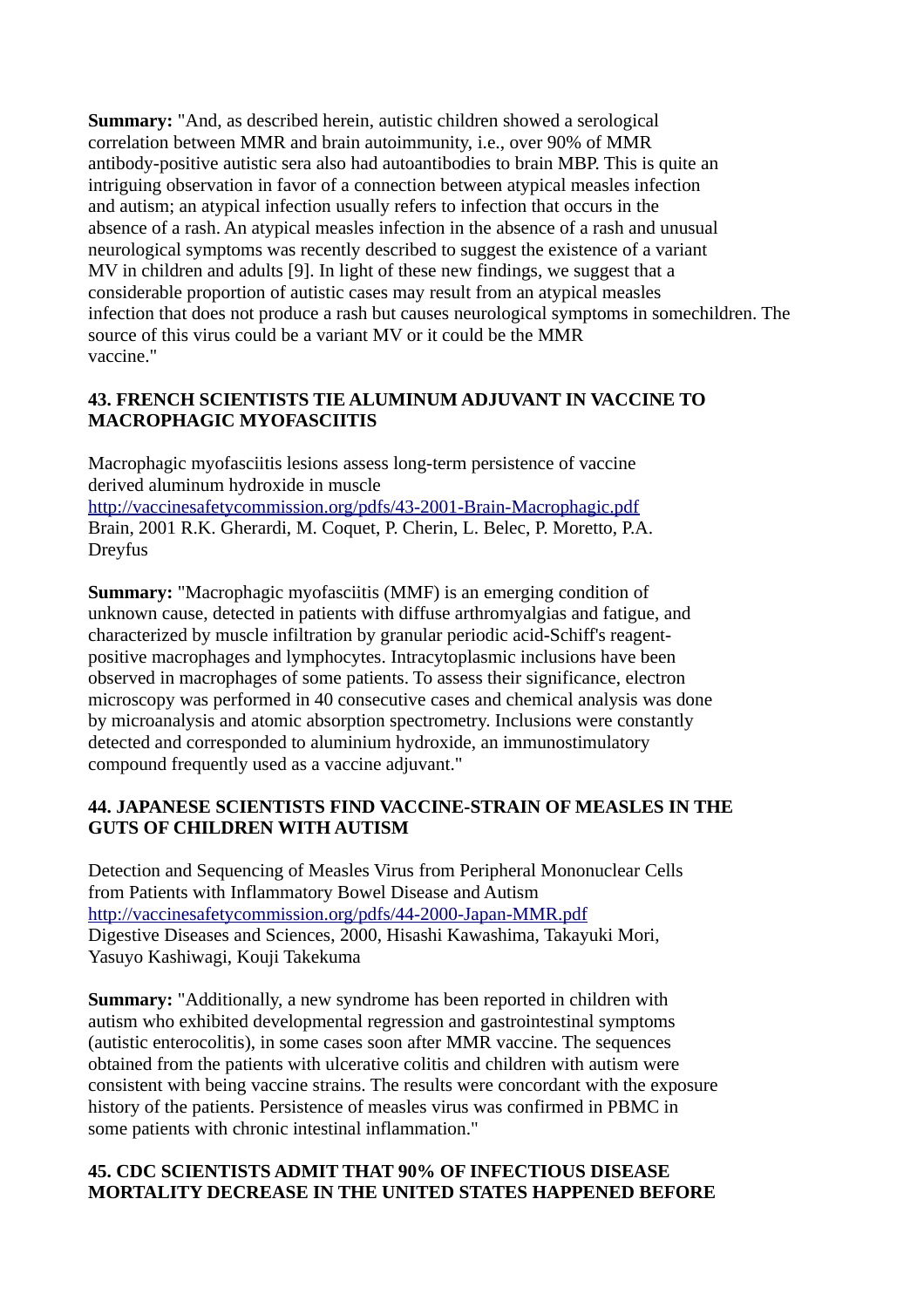## **VACCINES WERE AVAILABLE**

Annual Summary of Vital Statistics: Trends in the Health of Americans During the 20th Century <http://vaccinesafetycommission.org/pdfs/45-2000-Pediatrics-Vital-Statistics.pdf> Pediatrics, December 2000, Bernard Guyer, MD, Mary Anne Freeman, MA, Donna M. Strobino, PhD, Edward J. Sondik, PhD

**Summary:** "Thus vaccination does not account for the impressive declines in mortality seen in the first half of the century...nearly 90% of the decline in infectious disease mortality among US children occurred before 1940, when few antibiotics or vaccine were available."

## **46. VACCINES WITH MERCURY SIGNIFICANTLY RAISED THE BODY LEVELS OF MERCURY IN INFANTS**

Iatrogenic exposure to mercury after hepatitis B vaccination in preterm infants

<http://vaccinesafetycommission.org/pdfs/46-2000-Mercury-in-Blood.pdf> The Journal of Pediatrics, May 2000, Gregory V. Stajich, PharmD, Gaylord P. Lopez, PharmD, ABAT, Sokei W. Harry, MBBS, MPH, William R. Sexson, MD

**Summary:** "Thimerosal, a derivative of mercury, is used as a preservative in hepatitis B vaccines. We measured total mercury levels before and after the administration of this vaccine in 15 preterm and 5 term infants. Comparison of preand post-vaccination mercury levels showed a significant increase in both preterm and term infants after vaccination. Additionally, post-vaccination mercury levels were significantly higher in preterm infants as compared with term infants. Because mercury is known to be a potential neurotoxin to infants, further study of its pharmacodynamics is warranted."

## **47. UCLA RESEARCHERS FIND THE DTP VACCINE IS CAUSING ASTHMA**

Effects of Diphtheria-Tetanus-Pertussis or Tetanus Vaccination on Allergies and Allergy-Related Respiratory Symptoms Among Children and Adolescents in the United States <http://vaccinesafetycommission.org/pdfs/47-2000-UCLA-Asthma.pdf> Journal of Manipulative and Physiological Therapeutics, 2000, Eric Hurwitz and Hal Morgenstern

**Summary:** "Asthma and other allergic hypersensitivity reactions and related symptoms may be caused, in part, by the delayed effects of DTP or tetanus vaccination. Because the proportion of US children who have received at least 1 dose of DTP vaccine approaches 100%, the number of allergies and allergy-related conditions attributable to DTP or tetanus vaccination in the United States may be very high. For example, assuming that the estimated vaccination effect is unbiased, 50% of diagnosed asthma cases (2.93 million) in US children and adolescents would be prevented if the DTP or tetanus vaccination was not administered."

## **48. INFANTS RECEIVING MERCURY-CONTAINING VACCINES DEVELOPED SPEECH DISORDERS, SLEEP DISORDERS, AND AUTISM,**